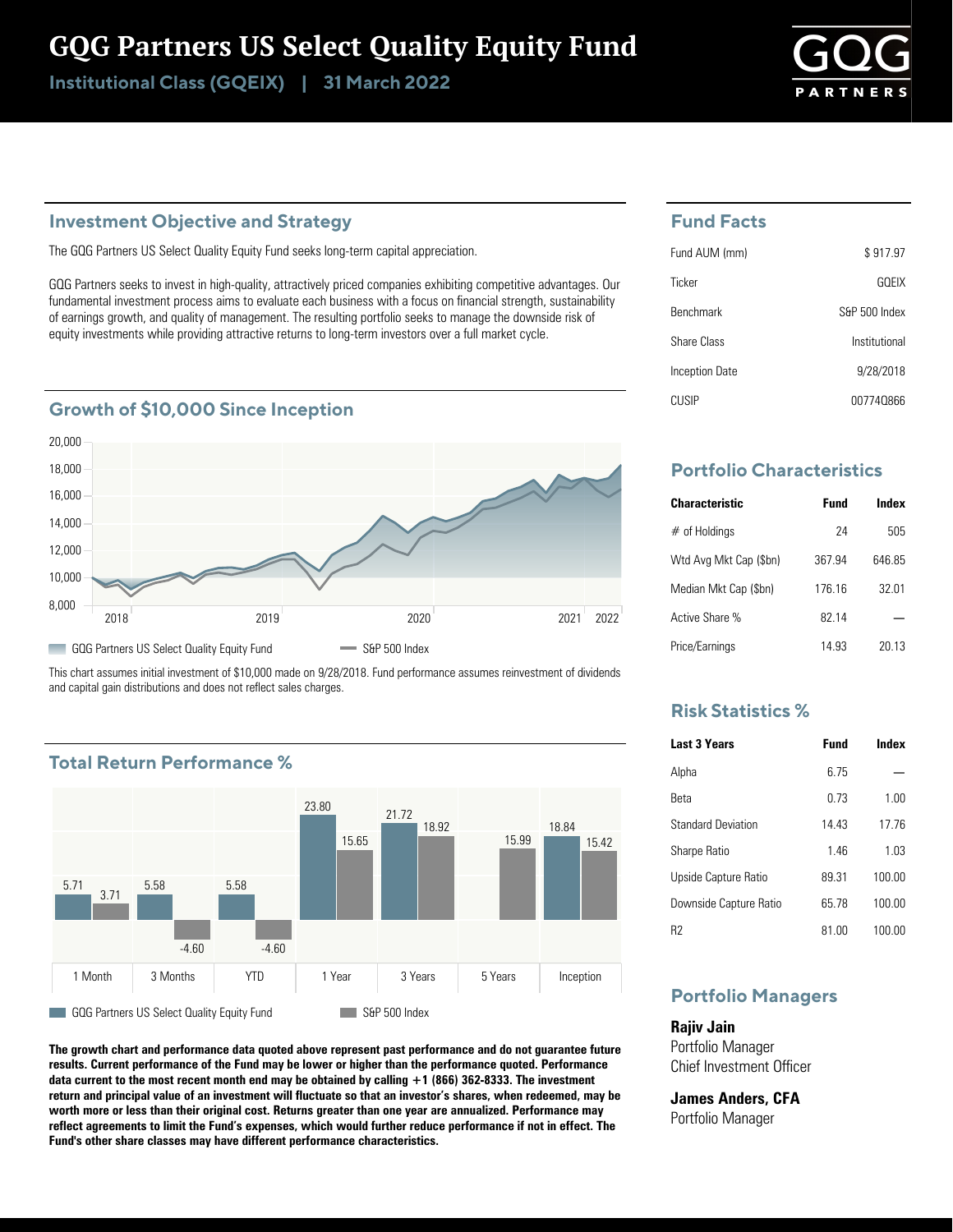# GQG Partners US Select Quality Equity Fund

Institutional Class (GQEIX) | 31 March 2022



#### **Top 10 Holdings** (% total portfolio)

| Holding                         | Fund |
|---------------------------------|------|
| Exxon Mobil Corp                | 71   |
| Walmart Inc                     | 7.1  |
| Occidental Petroleum Corp       | 6.4  |
| Philip Morris International Inc | 49   |
| Devon Energy Corp               | 4.9  |
| UnitedHealth Group Inc          | 47   |
| Altria Group Inc                | 4.4  |
| Microsoft Corp                  | 43   |
| Newmont Corp                    | 42   |
| Procter & Gamble Co.            | 4.2  |
|                                 |      |
|                                 | 52.  |

#### **Sectors** (% portfolio equity)

| <b>Sector</b>                 | <b>Fund</b> | Index | Under/Over |  |
|-------------------------------|-------------|-------|------------|--|
| <b>Communication Services</b> | 6.0         | 9.4   |            |  |
| <b>Consumer Discretionary</b> |             | 12.0  |            |  |
| <b>Consumer Staples</b>       | 24.8        | 6.1   |            |  |
| Energy                        | 21.7        | 3.9   |            |  |
| Financials                    | 2.4         | 11.1  |            |  |
| Healthcare                    | 14.6        | 13.6  |            |  |
| Industrials                   | 4.2         | 7.9   |            |  |
| Information Technology        | 8.2         | 28.0  |            |  |
| <b>Materials</b>              | 6.8         | 2.6   |            |  |
| <b>Real Estate</b>            |             | 2.7   |            |  |
| Utilities                     | 11          | 27    |            |  |

#### **Portfolio Holdings**

Portfolio holdings are subject to change without notice. Cash and cash equivalents represented 5.80% of the total portfolio.

Top ten holdings identified and described do not represent all securities purchased, sold, or recommended for inclusion in the Fund and no assumption should be made that such securities or future recommendations were or will be profitable in the future.

Country allocations reflect the country of risk of the securities in the portfolio as assigned by Morningstar, though GQG's portfolios are constructed based upon GQG's assessment of each issuer's country of risk exposure, which may not be the same as Morningstar's country assignment.

#### **Fund Expense %**

| <b>Net Expense Ratio*</b>  | 0.49 | *GQG Partners is contractually |
|----------------------------|------|--------------------------------|
| <b>Gross Expense Ratio</b> | 0.53 | waiving fees until 11/30/2022. |

# **Morningstar Ratings**

| <b>Period</b> |       | $#$ of Stars $#$ of Funds |
|---------------|-------|---------------------------|
| Overall       | ***** | 1,124                     |
| 3 Year        | ***** | 1,124                     |
| 5 Year        |       | 1,025                     |
| 10 Year       |       | 765                       |

As of 3/31/2022. Ratings based on riskadjusted returns for funds in the category US Fund Large Growth. The information contained herein: (1) is proprietary to Morningstar and/or its content providers; (2) may not be copied or distributed; and (3) is not warranted to be accurate, complete, or timely. Neither Morningstar nor its content providers are responsible for any damages or losses arising from any use of this information. Past performance is no guarantee of future results.

#### **Fund Sector Over Time** (% portfolio equity)



#### **Top 10 Countries** (% portfolio equity)